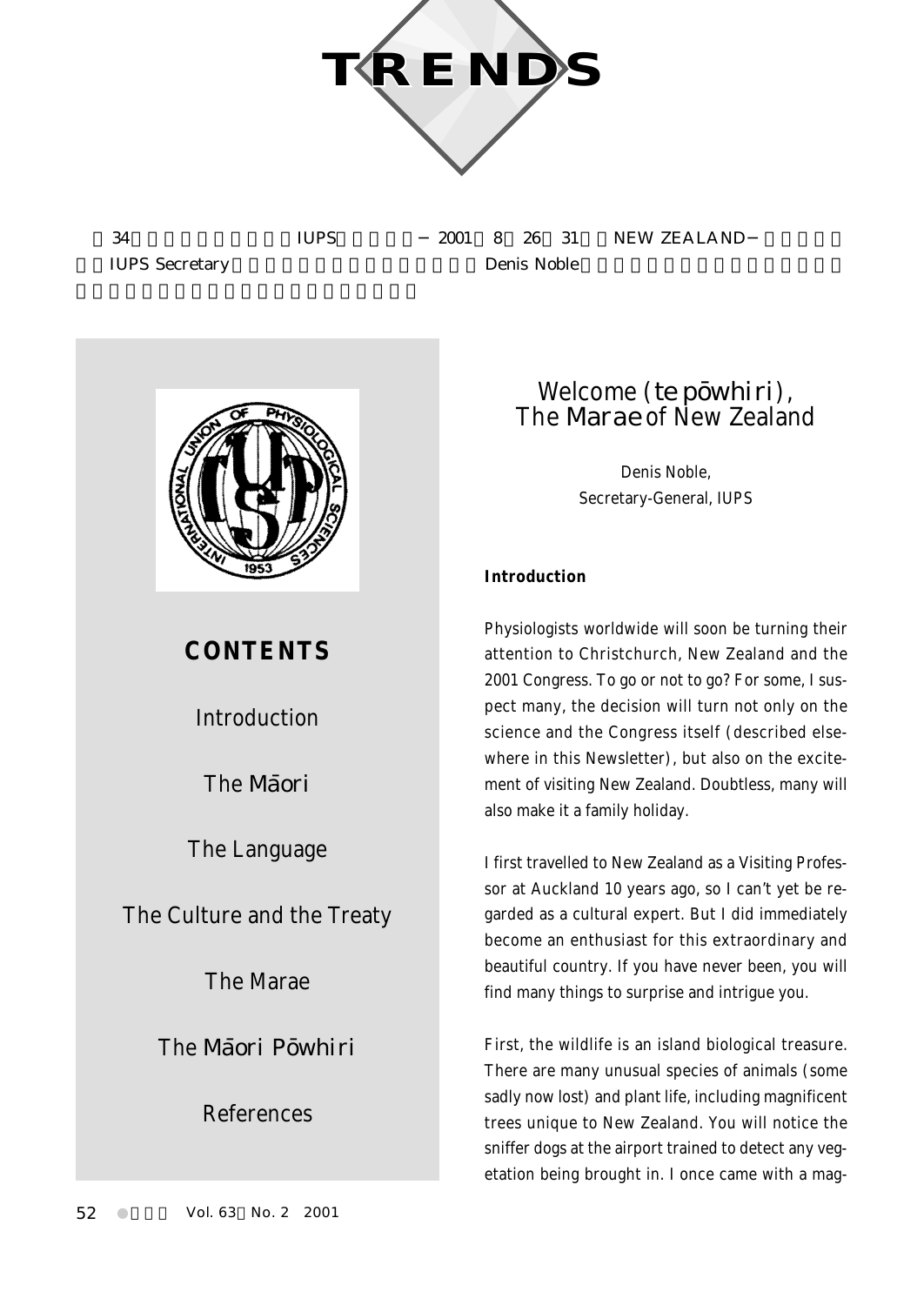

nificent bunch of roses for a friend, only to see the whole lot taken to be destroyed! I couldn't even keep a single red rose petal for my friend. Preserving what is unique about New Zealand wildlife is now a priority.

Second, the countryside is spectacular. You will be bombarded with tourist information on this, so I will let it pass-only to say that even what would appear to be the wildest exaggerations of the tourist agencies are actually true.

#### **The** *Ma¯ori.*

No, my real reason for devoting this article to New Zealand is to highlight what for me is the most intriguing cultural treasure of all: the *Māori*.

These Polynesian travellers arrived by boat around 1000 years ago, so for around 8 centuries they had New Zealand all to themselves. It is haunting to go to the rugged north eastern coasts where they must first have arrived. I once tried to follow a New Zealand colleague around one of the rocky outcrops as the waves lashed into us. I finally arrived safely back on the beach a literally bloody mess: he emerged without a single scratch!

After the tiny Pacific Islands of Polynesia, the *Māori* must have regarded New Zealand as a fabulous, apparently boundless paradise, with food in abundance. Most probably, there were several waves of arrivals. Although a millennium has passed, much of this historical event survives in the stories and oral tradition of the Maori. Until the language adopted roman script, it was not written down, so the oral tradition of recording history was very strong.

#### **The language**

The language itself is a major cultural treasure. Polynesian languages in fact provide one of the best natural experiments in language development for we can trace the changes as people progressively spread from the East Asian mainland through the chains of islands, then across the far-flung Pacific sea gaps, until finally reaching at one extreme Easter Island and at the other extreme New Zealand. By correlating the vocabulary with the times of arrival we can estimate how long it takes for vocabulary to diverge. It takes around 2000 years for over 90% of the vocabulary to change, by which time, following all the usual criteria, a new language has emerged.

Yet, some features clearly did not change. To anyone familiar with Japanese or Korean, there are extraordinary parallels. All vowels are voiced separately, with a characteristic rhythm. Grammar is located in special particles. Nouns are simultaneously singular and plural. Strictly, one should not say the *Māoris*. They are the *Māori*. Incidentally, we are the Pākeha. So are all New Zealanders of Western origin. Pākeha, not Pākehas.

"New Zealand" is of course the *Pākeha* word for the country. The Maori call it Aotearoa. Its meaning is "long white cloud" and from what I have said about vowels you will already have a fair idea how to pronounce it: there are six syllables here, *A-o-te-*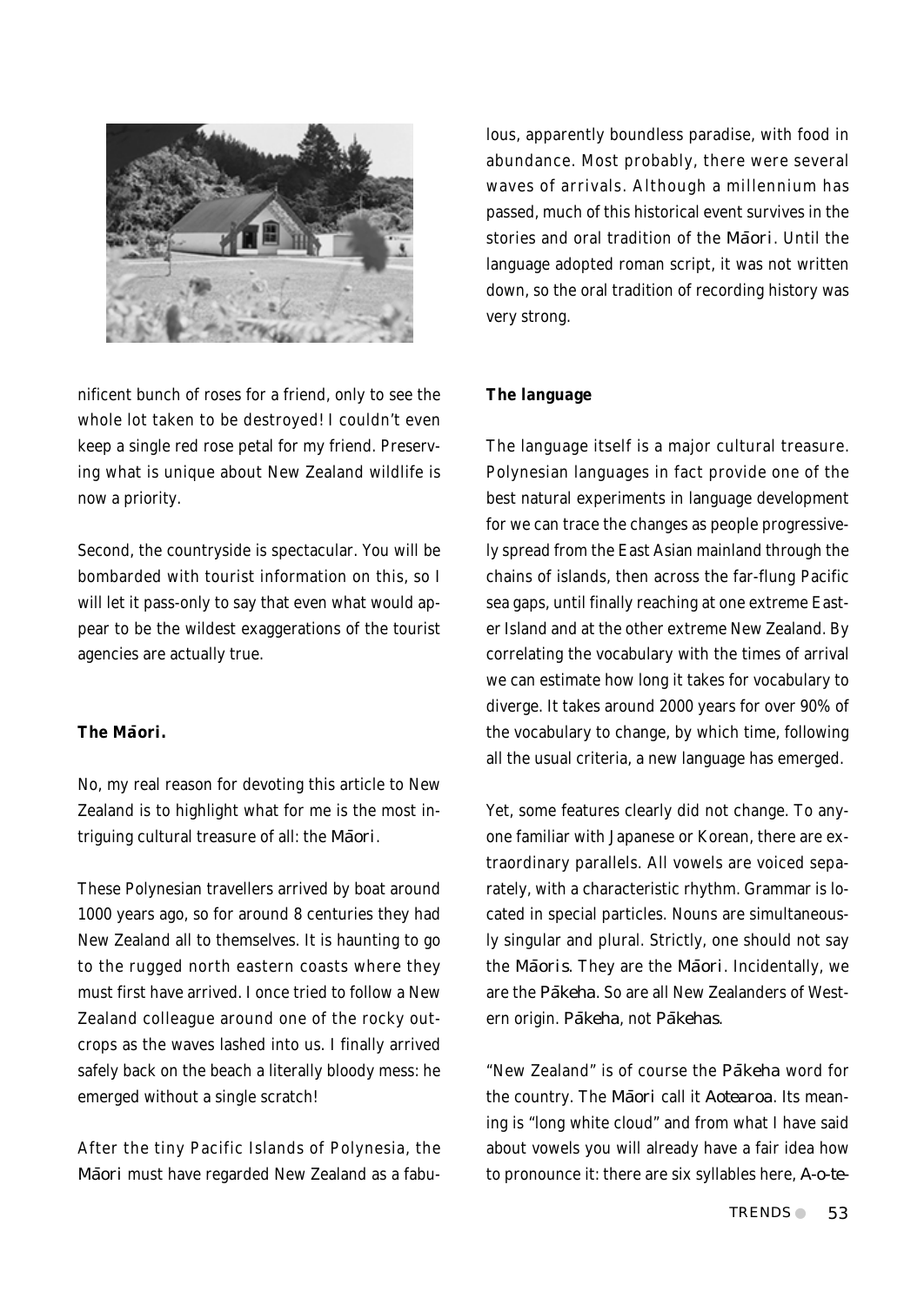

*a-ro-a*, just as there would be if this was a Japanese or Korean word. Strictly speaking this is the Maori name for the North Island. Not surprisingly for people of Polynesian descent, a separate island requires a different name. The South Island (which is where the Congress will be held) is *Te Wai Pounamu* which means the "the greenstone water (island)".

#### **The culture and the Treaty**

Maori culture has immense and obvious impact on the New Zealand of today. Outside towns with obvious Western names like Auckland, Wellington and Christchurch virtually all the place names are *Māori*. And even the big towns also have Māori names. Christchurch, where the Congress will be held, is *Ōtautahi*, while Auckland is Tāmaki *makau rau*-yes, also like Japanese, Maori has double-length vowels so this is strictly 9 syllables long! (*Ta-a-ma-ki ma-ka-u ra-u*)

Moreover, unlike the relationship between many indigenous peoples and their recent invaders, there is a formal legal basis to the relationship between the *Māori* and the *Pākeha*. This is the Treaty of *Waitangi*, entered into on behalf of Queen Victoria (and a reason why many Maori will probably resist New Zealand becoming a republic: the Queen can be viewed as the legal guardian of their rights in this treaty).

#### **The Marae**

And this treaty takes me to the central point of this article. Different cultures have different concepts of land and society, which can be a deep problem when it comes to interpreting legal documents. Land belongs to a tribe not to individuals. It is often said too that *Māori* face the future walking backwards with eyes on the past and their ancestors. The *Maori* concepts of land, ownership and the roles of society, the tribe, are therefore very differ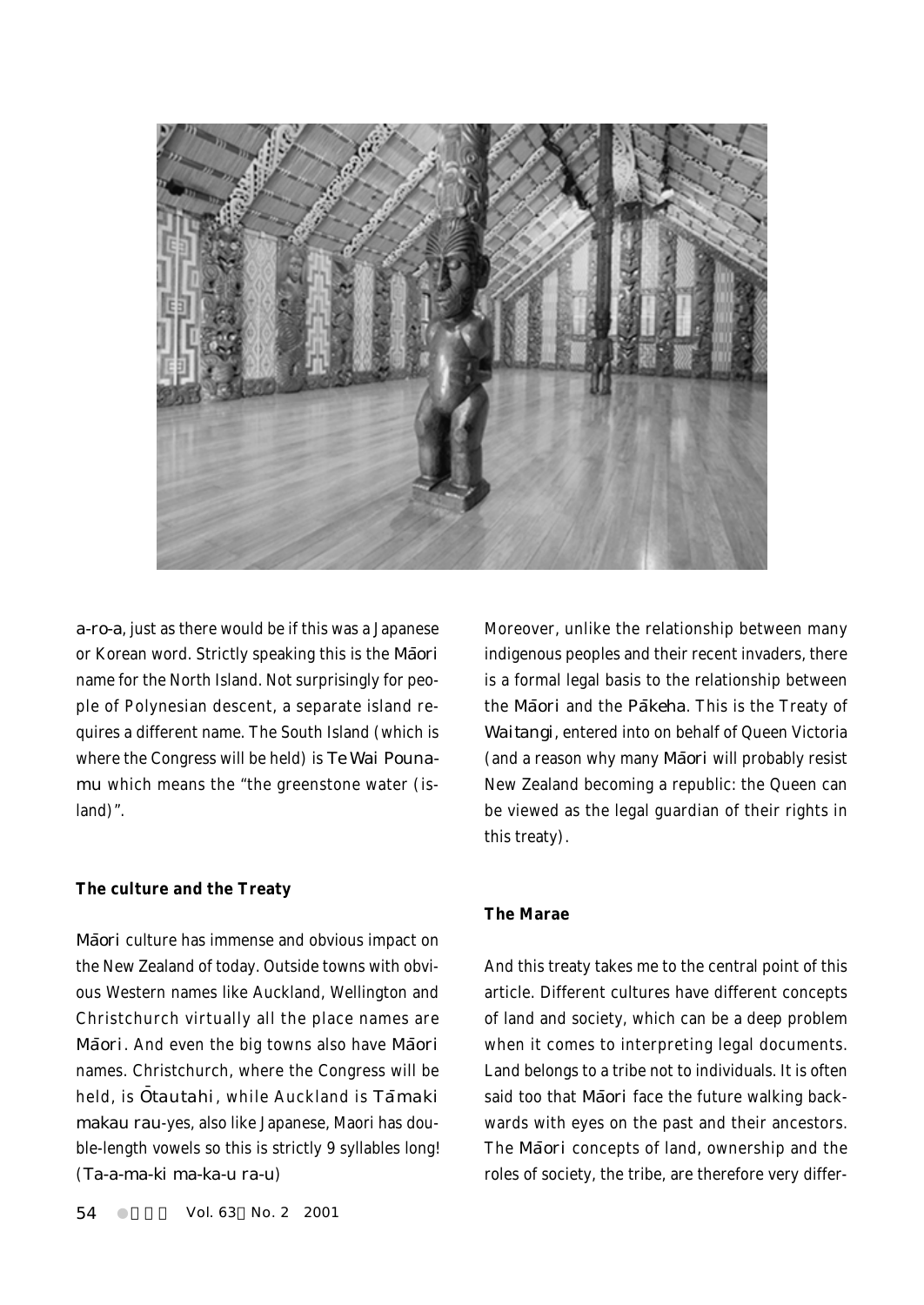ent from *Pākeha* concepts. This is best explained by saying something about the title of this article: the *Marae*.

Many will already know the *Marae* as the beautiful *Māori* meeting places. Constructed in wood, with colourful decoration, they are renowned worldwide as the symbol of *Māori* culture. But the concept of *Marae* does not have to have a physical existence in this form. Its cultural significance can be viewed as being the location of the rituals that must be followed when the members of one tribe meet with another. There are about 35 North island tribes and 5 South Island tribes, each with their own rituals. But they all have in common this concept that certain rituals must be observed when one visits the territory of another tribe. A *Marae* is wherever these rituals are observed.

In this sense, all of New Zealand is a *Marae*. It is the earth-mother, the basis of all *Marae*, for they are also the home of the ancestors. We will be the guests, or *manuhiri*. Strictly speaking, we cannot set foot in New Zealand without following the courtesies of arriving at a *Māori* Marae.

#### **The** *Ma¯ori Po¯whiri*

There will therefore be a *Māori pōwhiri* (welcome) at the opening of the Congress, and we intend to do the best we can to follow the traditions and reply to this welcome in a way that respects *Māori* culture.

I finish with a lovely speech addressed by Hiwi Tauroa (see reference) to his home *Marae*

*Te marae e takoto nei*

The marae lying here

| I greet you                            |
|----------------------------------------|
| Papatuanuku te whāea                   |
| <i>Papatuanuku</i> the Earth Mother    |
| Tānā koe                               |
| I greet you                            |
| I ahau e tu ake nei                    |
| While I stand here                     |
| Ka huri oku whakaaro                   |
| My thoughts turn                       |
| Ki a rātou, ōku tipuna                 |
| To them, my ancestors                  |
| I tu ake hoki i nga wā o mua           |
| Those who also stood in years gone by. |

*Ta¯na¯ koe*

When we are welcomed in Åötautahi we will be facing people for whom the respect for ancestors (including those heroic canoeists of 1000 years ago), and the expression of this respect in the rituals of the *Marae* are very deep. They will almost certainly use certain *Māori* words to welcome us, including *haeremai* (welcome), *manuhiri* (visitors) and *tu¯a¯rangi* (from afar)

*Haeremai e te manuhiri tu¯a¯rangi* Welcome visitors from afar

We have yet to compose our reply, but its spirit will be a *mihi* (greeting) to the *Marae* and those present to welcome us:

#### *Te whare e tu nei*

The house standing here